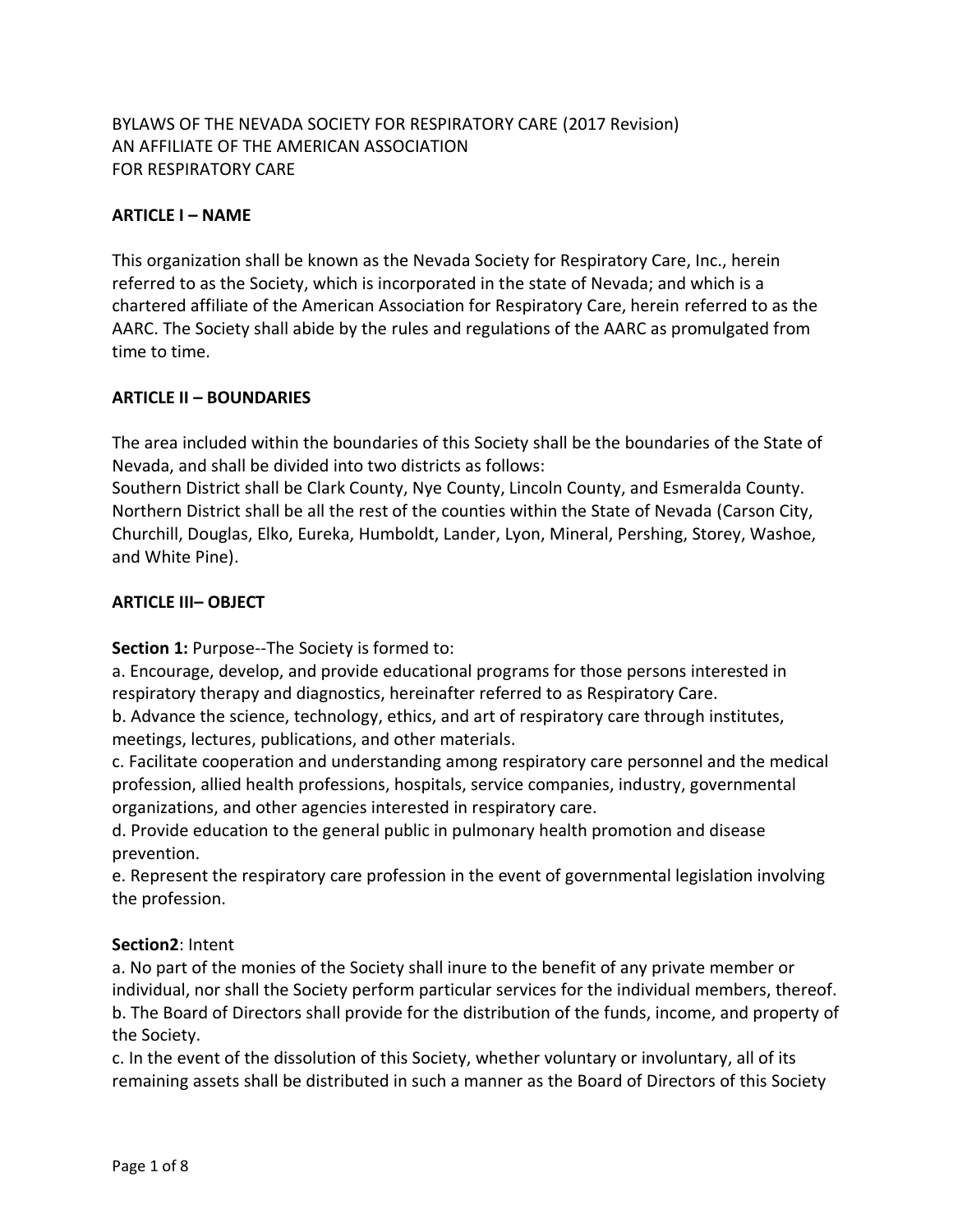shall by majority vote determined to be the best calculated to carry out the objectives and purposes for which this Society is formed.

d. The Society shall not commit any act that shall constitute the unauthorized practice of medicine under the laws of the State of Nevada.

#### **ARTICLE IV - MEMBERSHIP**

#### **Section 1**: Classes

The membership of the Society shall include three classes: Active Member, Associate Member, and Student Member. Members of the Society shall be bound by the Articles of Incorporation, Bylaws, standing rules, code of ethics, and other rules, regulations, and policies adopted from time to time by the Society.

### **Section 2**: Active Member

An Active Member in good standing of the American Association for Respiratory Care as specified in Article III, Section 2 of the AARC bylaws is eligible to be an active member of the Society, provided the member's place of employment is within the state of Nevada. Active Members in good standing shall be entitled to all the rights and privileges of membership including: the right to hold office, hold committee chairs, and vote.

#### **Section 3**: Associate Member

An Associate or Special Member in good standing of the American Association for Respiratory Care as specified in Article III, Sections 3 and 4 of the AARC bylaws is eligible to be an Associate Member of the Society. Associate Members shall have all the rights and privileges of the Society except that they shall not be entitled to hold office, or chair any committees of the Society, or vote.

### **Section 4:** Student Member

Individuals will be classified as Student Members if they meet all the requirements for Associate Membership and are enrolled in an educational program in respiratory care accredited by, or in the process of seeking accreditation from, an AARC-recognized agency.

### **Section 5:** Application for Membership

Application for membership should go to the AARC, accompanied by any applicable dues payment.

### **Section 6**: Payment of Dues

Each member of the Society shall pay annual dues in such amounts and in such manner as may be established by the Board of Directors, and upon the approval of a majority of the voting membership.

### **Section 7**: Fiscal Year

The fiscal year of the Society shall begin on January 1 and end on December 31.

## **Section 8**: Ethics

If the conduct of any member shall appear, by report of the Society or the AARC Judicial Committee, to be in violation of the Bylaws, the standing rules of the Society or the AARC's code of ethics, or other regulations, policies, or procedures adopted by the Society, or shall appear to be prejudicial to the Society's interests, such member may be reprimanded, suspended, expelled, or have their membership status reclassified in accordance with the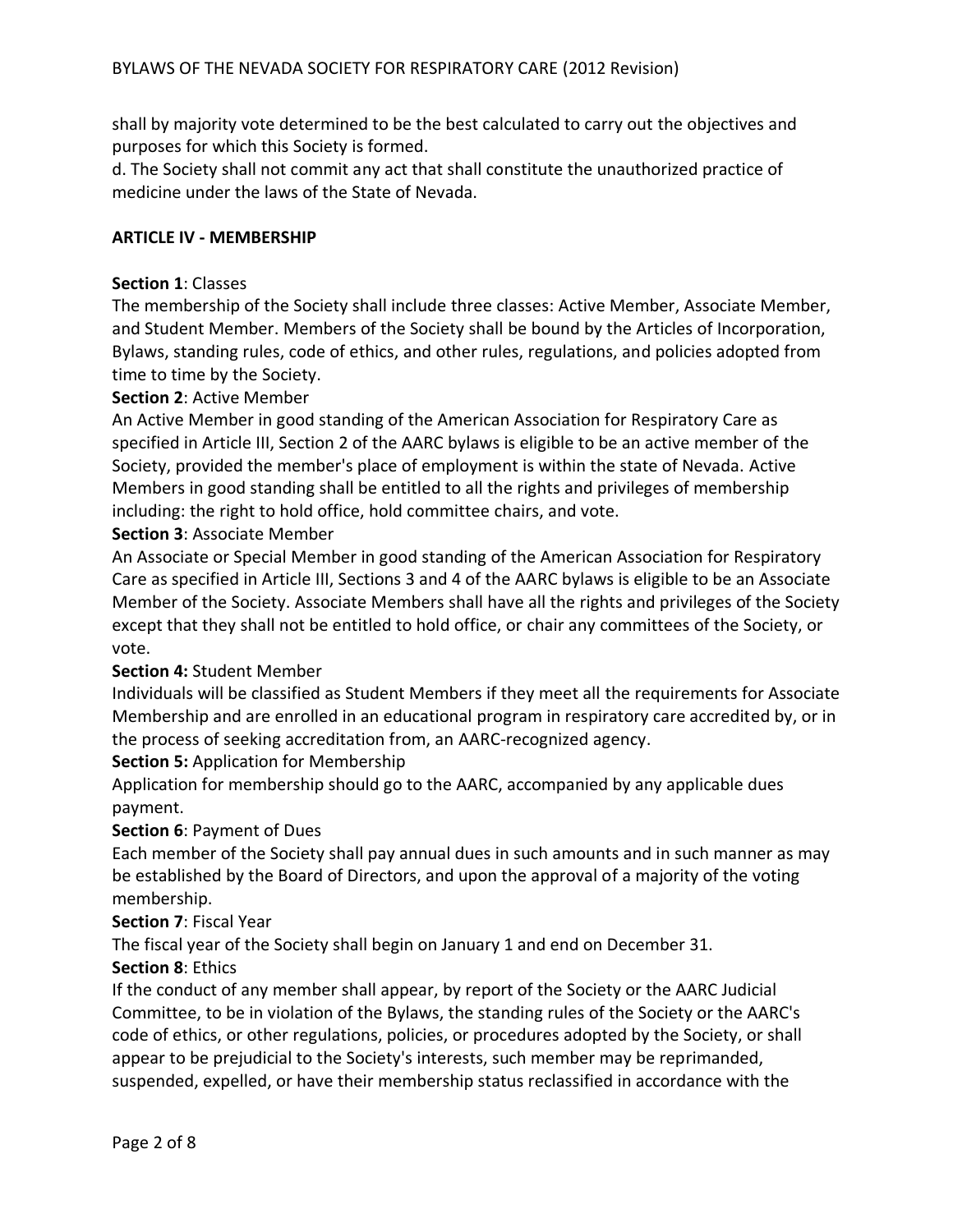procedures set forth in the Society's policies and procedures. Any such punitive action shall be reported immediately to the Judicial Committee of the AARC.

## **ARTICLE V - NOMINATIONS AND ELECTIONS**

#### **Section 1**: Nominations

a. Nominations will be made through the Nominations and Elections Committee, by mail or electronic mail, prior to August 30 of each year.

b. Only Active members in good standing shall be eligible for nomination. The Nominations and Elections Committee shall provide a pertinent biographical sketch of each nominee's professional activities and services to the organization, all of which shall be a part of the ballot. **Section 2**: Ballot

a. If the Society's Board of Directors specifies that the vote shall be by mail, or electronic mail, the list of nominees shall be so designed as to be a secret mail ballot with provisions for writein votes for each office.

b. The Nominations and Elections Committee's slate, with biographical sketches, shall be mailed or electronically mailed to each Active member in good standing by October 1 each year.

c. To be accepted, ballots must be postmarked by the  $31<sup>st</sup>$  of October each year. The return deadline date shall be clearly indicated on the ballot.

d. Society elections shall be determined by a plurality of votes cast. A tie vote shall be decided by lot.

e. If despite every reasonable effort, the Nominations and Elections Committee is unable to solicit any nominee for any position(s), the Board of Directors shall appoint a qualified member to serve the next term.

f. The results of the election shall be announced via email by December 1 of each year.

### **ARTICLE -VI - OFFICERS**

### **Section 1**: Officers

The officers of the Society shall be: President, President-elect (who shall automatically succeed to the Presidency), Immediate Past President, Vice-President, Secretary, and Treasurer.

### **Section 2:** Student Representatives

Each respiratory training program in the state shall identify a representative each academic year from their respective school to attend Society meetings. Student representatives shall not be voting members. They may not attend any meeting or portion of any meeting called under Executive Session.

### **Section 3**: Term of Office

a. The President shall serve a term of two years beginning on January 1 of the odd numbered years. The President -Elect and Immediate Past President shall serve a term of one year. The President-elect shall serve a term of 1 year beginning on January 1 of the even year and the Immediate Past President shall serve a term of 1 year beginning on January 1 of the odd year.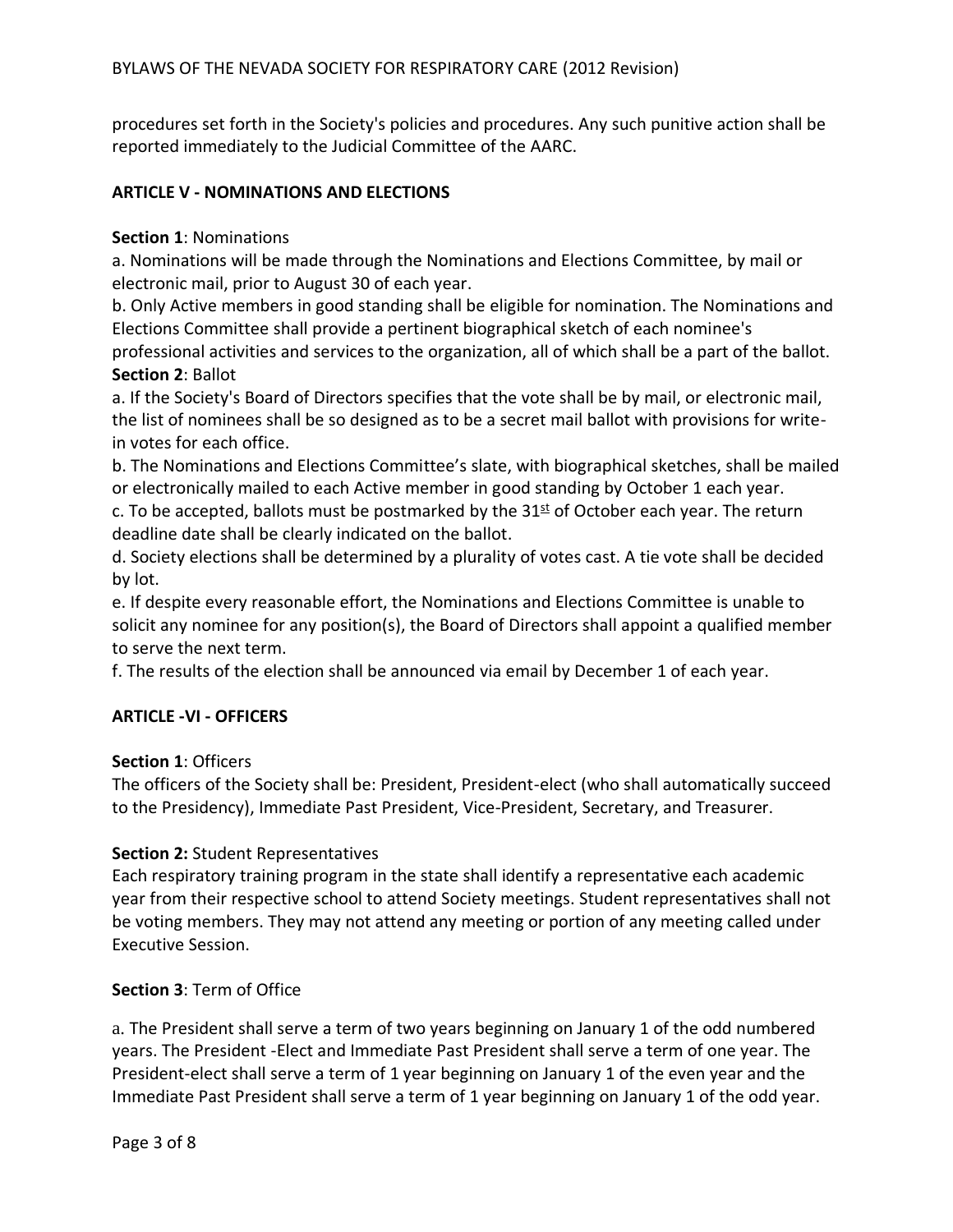The Vice President shall serve a term of two years beginning January 1 of the even years, the Treasurer shall serve a term of two years beginning on January 1 of the odd numbered years, and the Secretary shall serve a term of two years beginning January 1 of the even years.

b. The Secretary and the Vice President are not limited to the number of terms they may serve in that position.

c. The President-elect shall complete immediate successive terms for the offices of Presidentelect, President, and Immediate Past President before being eligible to serve a successive term in any elected office.

d. The President-elect, President, and Immediate Past-President are not limited to the number of terms they may serve in the same office.

## **Section 4**: Vacancies in Office

In the event of a vacancy in the office of President, the President-elect shall become the Acting President to serve the unexpired term and shall serve the successive term as President. In the event of a vacancy in the office of the President-elect, the Vice-President shall assume the duties, and the office, of the President-elect. This individual will succeed to the office of President. The office of Vice-President will be filled by appointment as defined in Article IV, Section 3, c and serve in that position until the next scheduled election for that position. Any vacancy in the office of Vice-President or Secretary or Treasurer shall be filled by the appointment of a qualified individual by the Board of Directors. Individuals so appointed shall serve until the next scheduled election of their position.

In the event of a vacancy in the office of Immediate Past President the office shall remain vacant.

## **Section** 5: Duties of Officers

a. President - The President shall preside at all regular and special meetings of the Society, as well as the Annual Business Meeting and all meetings of the Board of Directors. The President shall prepare an agenda for each meeting at which they preside and submit it to the membership no fewer than seven (7) days prior to such a meeting; appoint standing and special committees, subject to the approval of the Board of Directors; be an ex-officio member of all committees; and present to the Board of Directors and the membership the annual report of the Society.

b. President-elect - The President-elect shall become the Acting President and shall assume the duties of the President in the event of the President's absence, resignation, or disability; and shall perform such other duties as shall be assigned by the President or the Board of Directors. c. Vice-President - The Vice-President shall act as the official liaison of the Society in activities involving areas within the state of Nevada. The Vice-President shall perform such duties as shall be assigned by the President and the Board of Directors; assume the duties of the Presidentelect in the event of the President-elect's absence, resignation, or disability, but will also continue to carry out the duties of the office of Vice-President.

d. Secretary - The Secretary shall have charge of keeping the minutes of the Board of Directors' meetings, the Annual Business Meeting, and all regular and special meetings of the Society. The Secretary shall execute the general correspondence, attest to the signatures of the officers of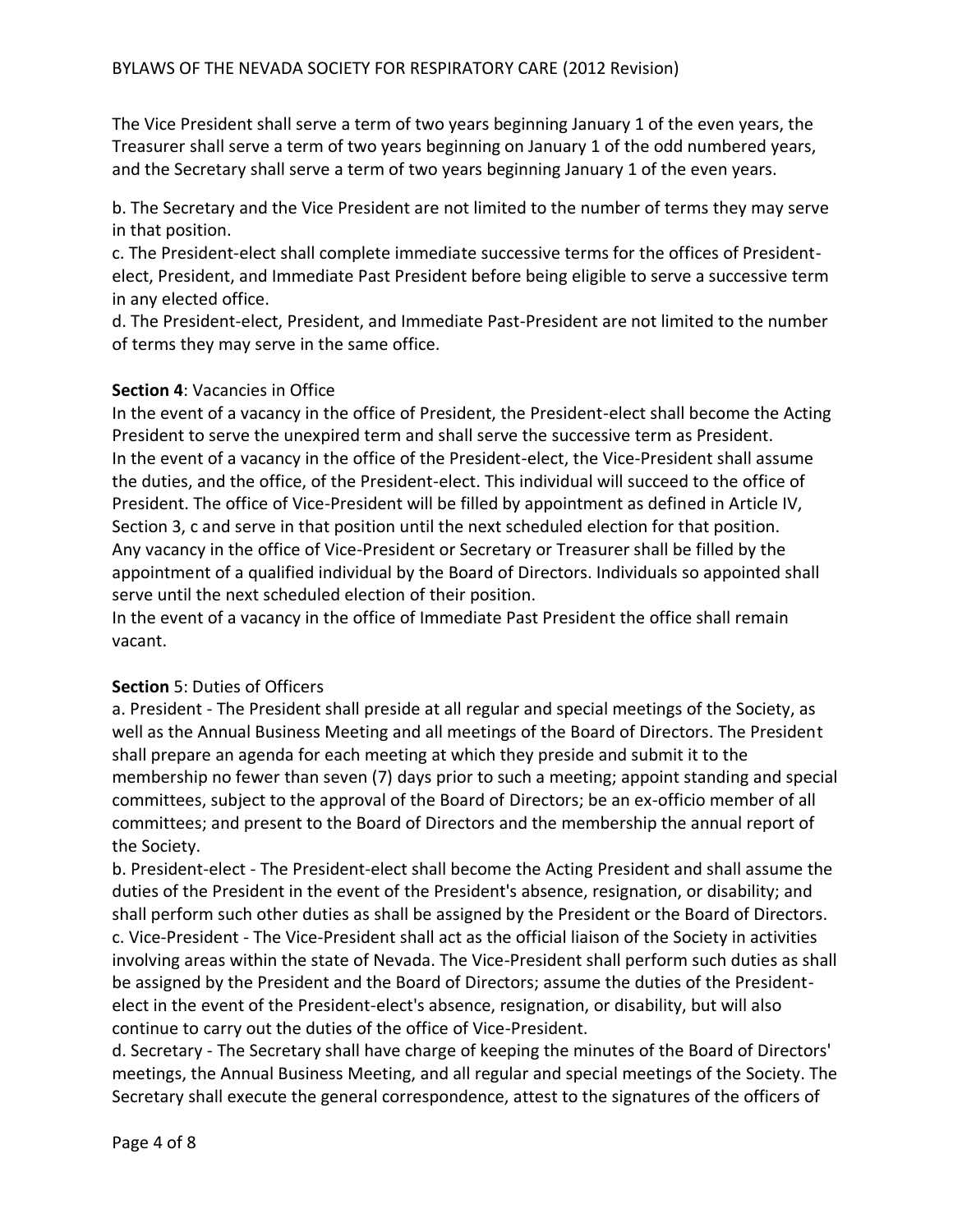the Society; send to the Executive Office of the AARC a copy of the minutes of every Society and Board of Directors meeting within thirty (30) calendar days following the meeting; send the Chartered Affiliates Committee, through the Executive Office of the AARC, the names and addresses of the directors, officers, delegates, and medical advisors, within fourteen (14) calendar days following their election.

e. Treasurer - The Treasurer shall have charge of all funds of the Society; endorsing checks, notes or other orders for the payment of bills; dispersing the funds in accordance with the approved budget and depositing funds as the Board of Directors may designate; see that full and accurate records of all financial transactions are kept; and prepare and submit in writing, an annual report of the finances of the Society for the Board of Directors and the membership. f. Immediate Past President - The Immediate Past President shall advise and consult with the President and shall perform such other duties as shall be assigned by the President or the Board of Directors.

## **ARTICLE VII- BOARD OF DIRECTORS**

### **Section 1**: Composition and Powers

a. The executive government of the Society shall be vested in a board of eleven (11) active members consisting of the Officers, two (2) delegates, and four (4) Directors-at-large. All officers except the President shall be voting members on the Board.

b. The President shall be the Chair and Presiding Officer of the Board of Directors. The President shall invite in writing such individuals to the meetings of the Board as deemed necessary, who shall have the privilege of voice but not of vote.

c. A quorum consists of a majority of Board members currently seated. Vacant positions do not count as seated positions. The President is counted as a seated member of the Board even though not a voting member.

d. The Board of Directors has the power to conduct an electronic mail vote or phone vote via the President of the Board. Results of the electronic mail or phone vote shall be tallied by the President and ratified by the Board.

e. The Society shall hold an annual business meeting each fiscal year.

f. The Board of Directors shall have power to declare an office vacant by a two-thirds (2/3) vote, upon refusal, neglect or inability of any member of the Board to perform the duties of office, or for any conduct deemed prejudicial to the Society. Written notice shall be given to the member that the office has been declared vacant.

### **Section 2**: Term of Office

a. There shall be two Directors from each district.

b. Two (2) Directors-at-large shall be elected each year, one from the Northern District and one from the Southern District. The term of office for Directors-at-large shall be two years and shall begin on January  $1<sup>st</sup>$  following the year elected.

c. Directors-at-large, having served a full two-year term may succeed themselves in that office.

**Section 3**: Duties - The Board of Directors shall: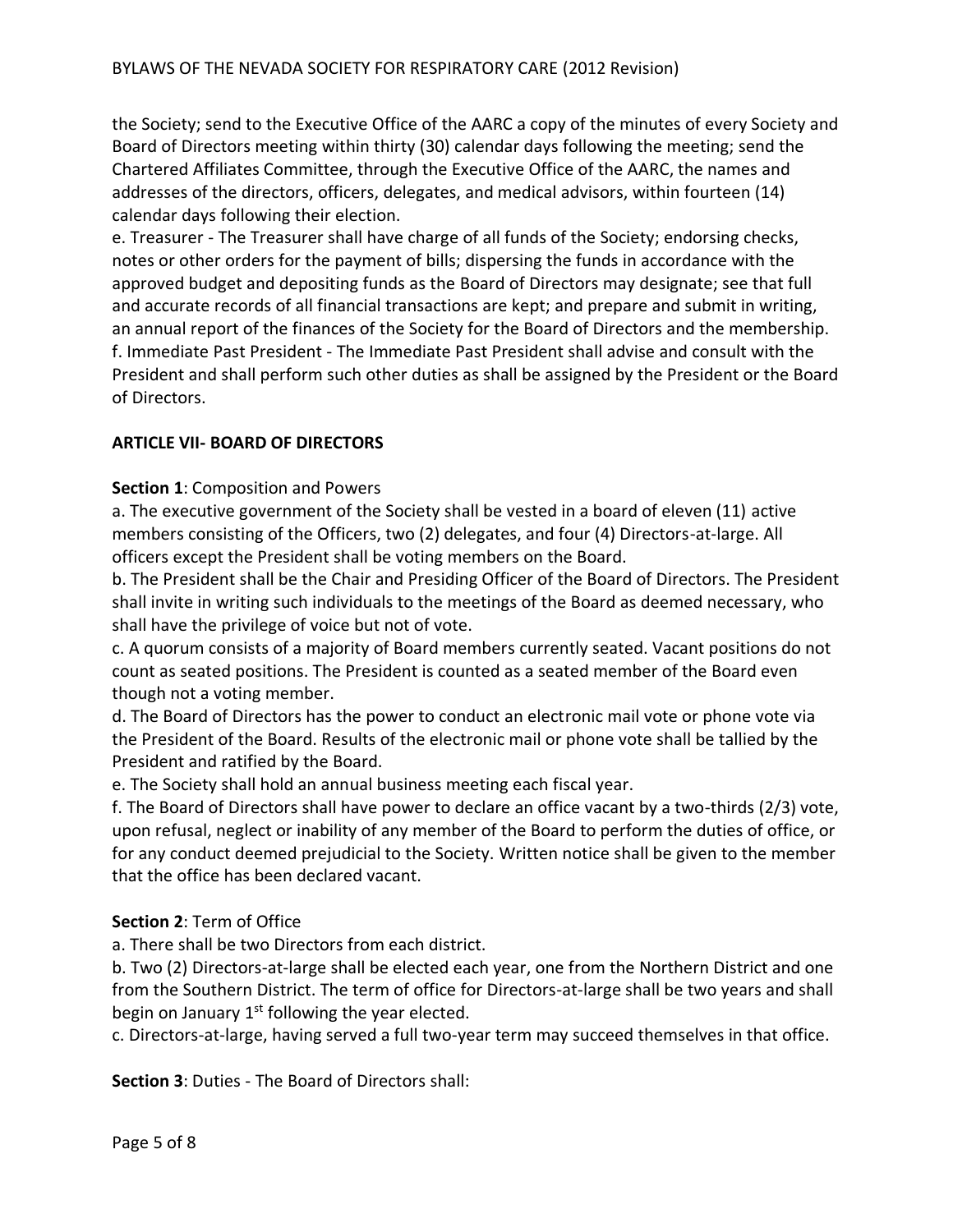a. Supervise all the business and activities of the Society within the limitations of these Bylaws and in accordance with the Bylaws of the AARC.

b. Notify the Medical Advisor(s) of all such meetings and actions as deemed pertinent.

c. Perform such other duties as may be necessary or appropriate for the management of the Society.

## **Section 4**: Vacancies

a. Any vacancy that occurs in the office of Director-at-large shall be filled by appointment of the Board of Directors.

b. An appointed Director-at-large shall serve until the next scheduled election of that position.

## **Section 5**: Mail Vote/Electronic Mail Vote

Whenever, in the judgment of the Board of Directors, it is necessary to present any business to the membership prior to the next regular or annual meeting, the Board of Directors may, unless otherwise required by these Bylaws or by the Bylaws of the AARC, conduct a vote of the membership by mail or electronic mail. Such votes shall require approval of a majority of the valid votes received within thirty (30) calendar days after date of such submission to the membership. The result of the vote shall control the action of the Society.

# **ARTICLE VIII - SOCIETY DELEGATION TO THE HOUSE OF DELEGATES**

**Section 1:** Composition

a. The Delegation of the Society shall be composed of two (2) delegates.

b. The Delegation of the Society shall be elected by the active members.

c. Only Active Members in good standing of the AARC who are not on the Board of Directors of the AARC shall be eligible for the Delegation.

d. The Society shall have the power to declare the office of Delegate vacant upon refusal, neglect or inability of the Delegate to perform the duties of the office, or for any conduct deemed prejudicial to the Society or the AARC.

## **Section 2**: Term of Office

a. The term of office for Delegates shall be four years and shall begin on January 1 on odd numbered years. Delegates shall be elected on alternating even numbered years.

b. Delegates, having served a full four-year term, may succeed themselves in that office. **Section 3**: Duties

a. The duties of the delegates shall be as specified in Article VII, Section 3 c. of the AARC Bylaws.

## **ARTICLE IX- COMMITTEES**

### **Section 1**: Formation

All committees shall be appointed by the President subject to the approval of the Board of Directors, except as otherwise specified in these Bylaws.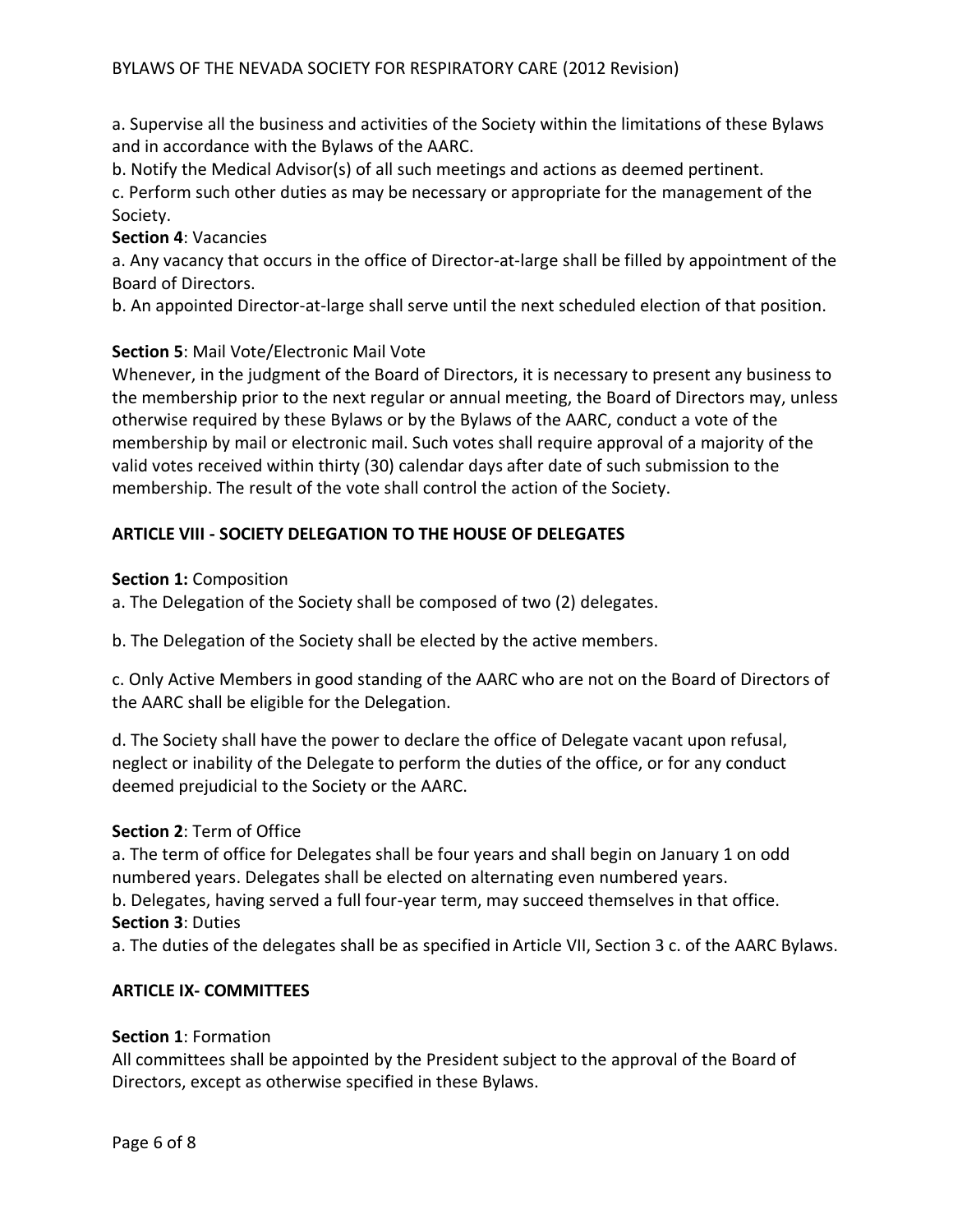# **Section 2**: Composition and Duties

# a. Budget and Audit Committee

1. The committee shall be composed of the Executive Committee.

2. The committee shall propose an annual budget for approval by the Board of Directors.

3. The President shall serve as Chair of the committee.

b. Nominations and Elections Committee

1. The committee shall be chaired by the President, and consist of no fewer than three active (3) members of the Society.

2. The committee shall prepare for approval of the Board of Directors, a slate of nominees for officers and directors for the annual election. This shall be accomplished with critical appraisal of personal qualifications and geographic representation (as applicable) of potential candidates to insure that the nominations are in the best interests of the Society and the AARC.

3. The committee shall prepare, distribute, receive, verify and tally all the ballots.

# d. Program and Education Committee

1. The committee shall consist of no fewer than three active (3) members and be so constructed as to provide experienced members for program and education planning.

2. The Medical Advisor(s) or their designee(s) will be consultant member(s) of this committee.

3. The committee shall prepare the program for the Annual Meeting and all other programs, as directed by the President.

e. Bylaws Committee

1. The committee shall consist of the Immediate Past President and a minimum of two (2) additional active members of the Society.

2. The committee shall receive and prepare all proposed amendments to the Bylaws for submission to the Board of Directors.

f. Executive Committee

1. The Executive Committee of the Board of Directors shall consist of the President, President-Elect, Immediate Past President, Vice President, Secretary, and Treasurer.

## **Section 3**: Committee Chair's Duties

a. The President shall appoint the Chair of each committee. The Chair shall perform those duties specified by the President and the Board of Directors to carry out the objectives of the Society.

b. The Chair of each committee shall confer promptly with the members of the committee on work assignments.

c. Members of any membership class may be appointed as consultants to committees.

d. Individuals who are non-members may be used as consultants with approval of the Board of Directors.

**Section 4**: Special Committees and Other Appointments

a. Special committees may be appointed by the President subject to approval of the Board of Directors.

b. Representatives of the Society to such external organizations as may be required shall be appointed by the President, with the approval of the Board of Directors.

**Section 5:** Vacancies on Committees